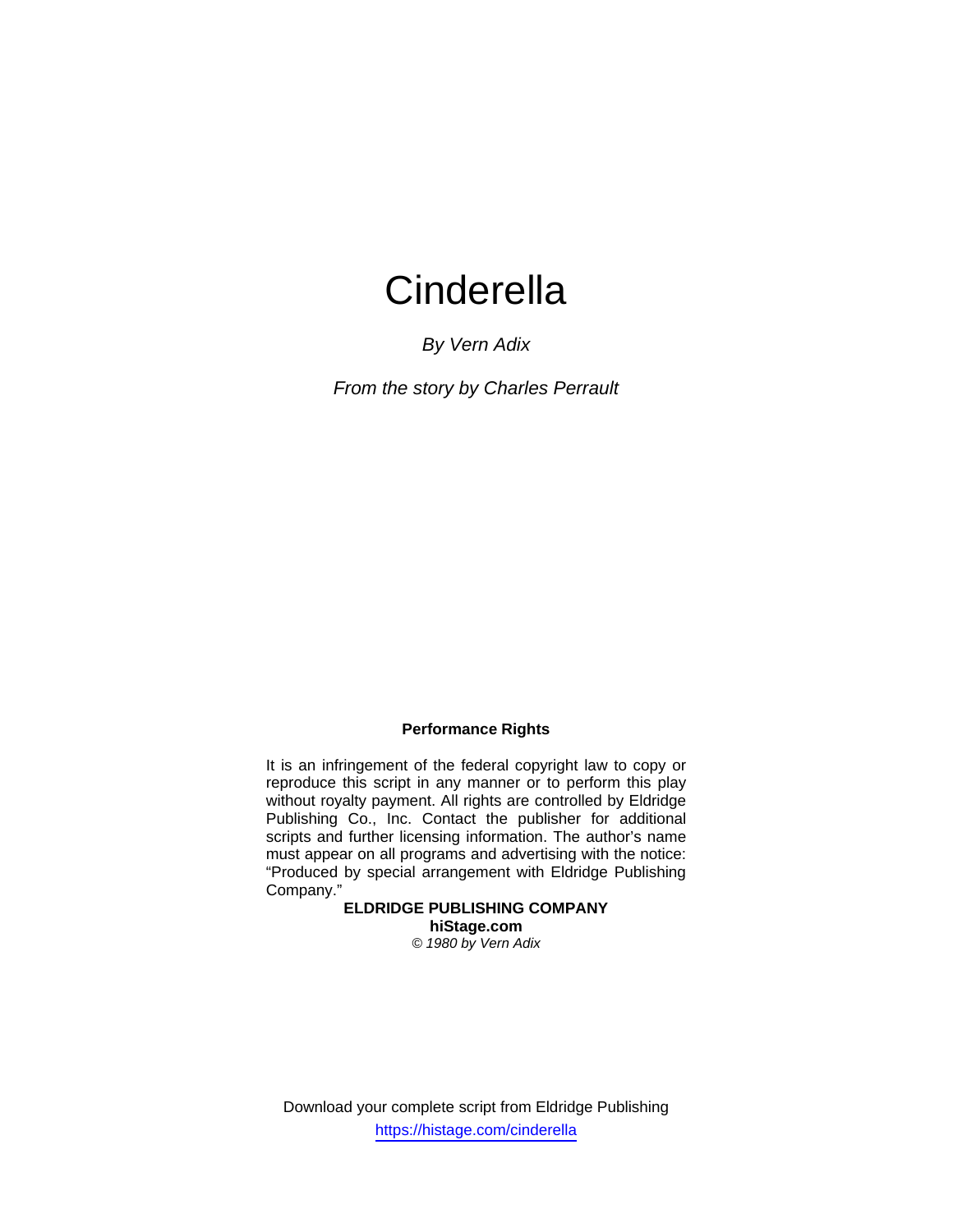#### *Cinderella - 2 -*

## **STORY OF THE PLAY**

 Here's unconventional, humorous, and easy-to-stage treatment of the famous fairy tale. Rather than one huge ball to find his future Princess, the Prince has met eligible ladies of the kingdom at smaller, separate gatherings called "Choose a Princess Parties." Now, after 118 parties, where the Prince has danced with "364 clods," the Zanzibany family has finally received its invitation. The formidable sisters Wartzella and Bageena, along with their domineering mother, go to the party escorted by Cinderella's meek father and their clumsy farmhand. Cinderella is left behind to finish countless more chores.

 Soon Cinderella's fairy godmother, who is really her Aunt Hetitia, appears to adorn Cinderella's simple dress and provide glass slippers. Aunt Hetitia also has two neighbor children with her whom she dresses as mice. (After all, no one would dare bother them being escorted to a party by a pair of king-sized mice!)

 The story ends happily with the Prince literally crawling on his knees to ask the kindhearted Cinderella to be his bride!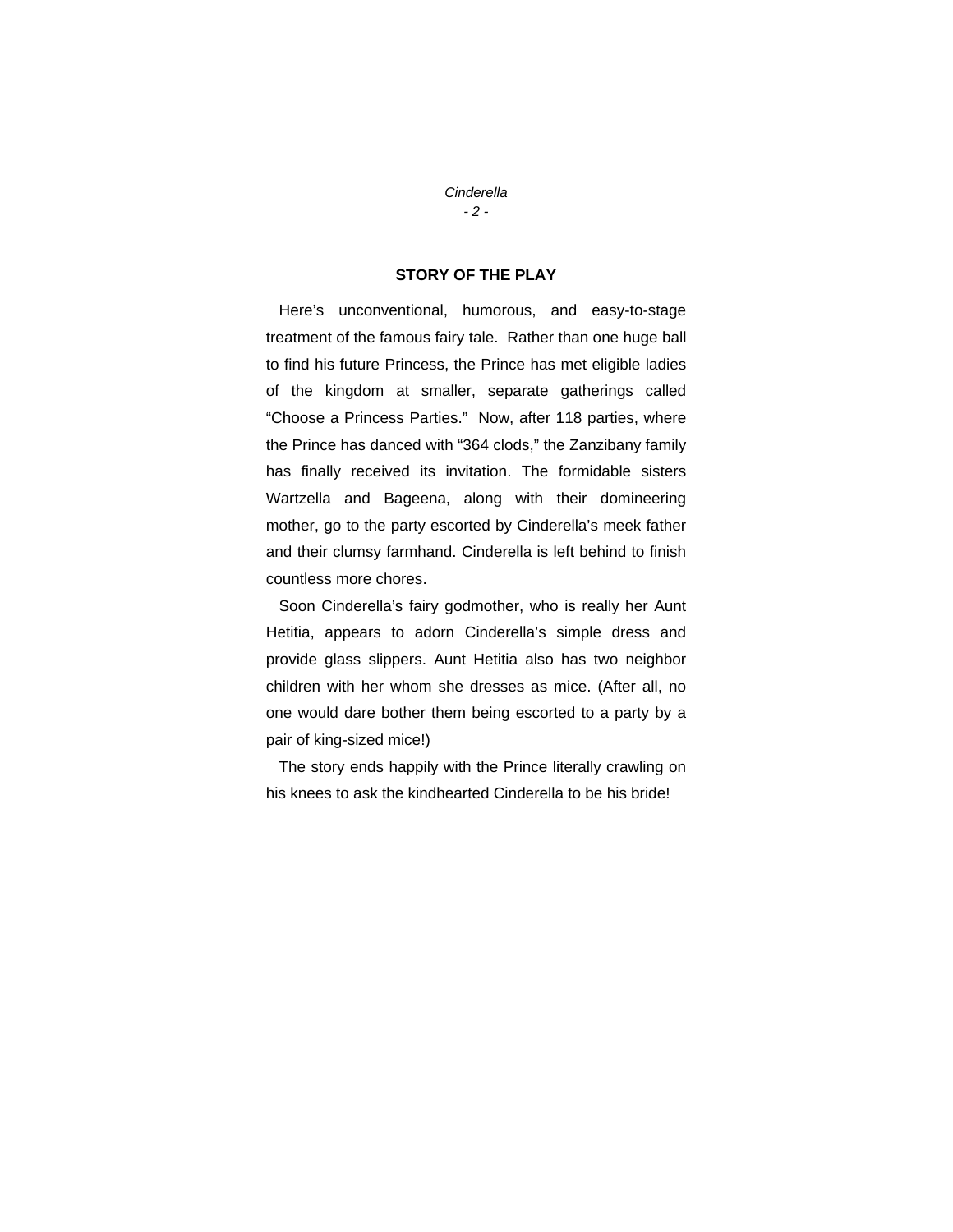*Cinderella - 3 -*

## **CAST OF CHARACTERS**

*(5 m, 6 w, 2 flexible, extras)* 

- **ELMER ZANZIBANY:** Cinderella's father. Cautious to not cross his domineering wife.
- **CINDERELLA ZANZIBANY:** Lovingly called Cindy by her father.

**MAGORA ZANZIBANY:** Cinderella's stepmother.

**WARTZELLA ZANZIBANY:** Magora's daughter.

**BAGEENA ZANZIBANY:** Magora's second daughter.

**ORINK GLERK:** Elmer's swineherd and general handyman.

**AUNT HETITIA ZANZIBANY:** Elmer's sister.

**KING GEORGE:** King of Bratislavia.

**QUEEN MARY:** Queen of Bratislavia.

**PRINCE ALBERT:** Crown Prince of Bratislavia.

**SIR BRENTON HARPCORD:** Prime Minister of Bratislavia.

**MOUSE #1:** Gender flexible part.

**MOUSE #2:** Another.

**SERVANTS OF THE KING:** Non-speaking roles.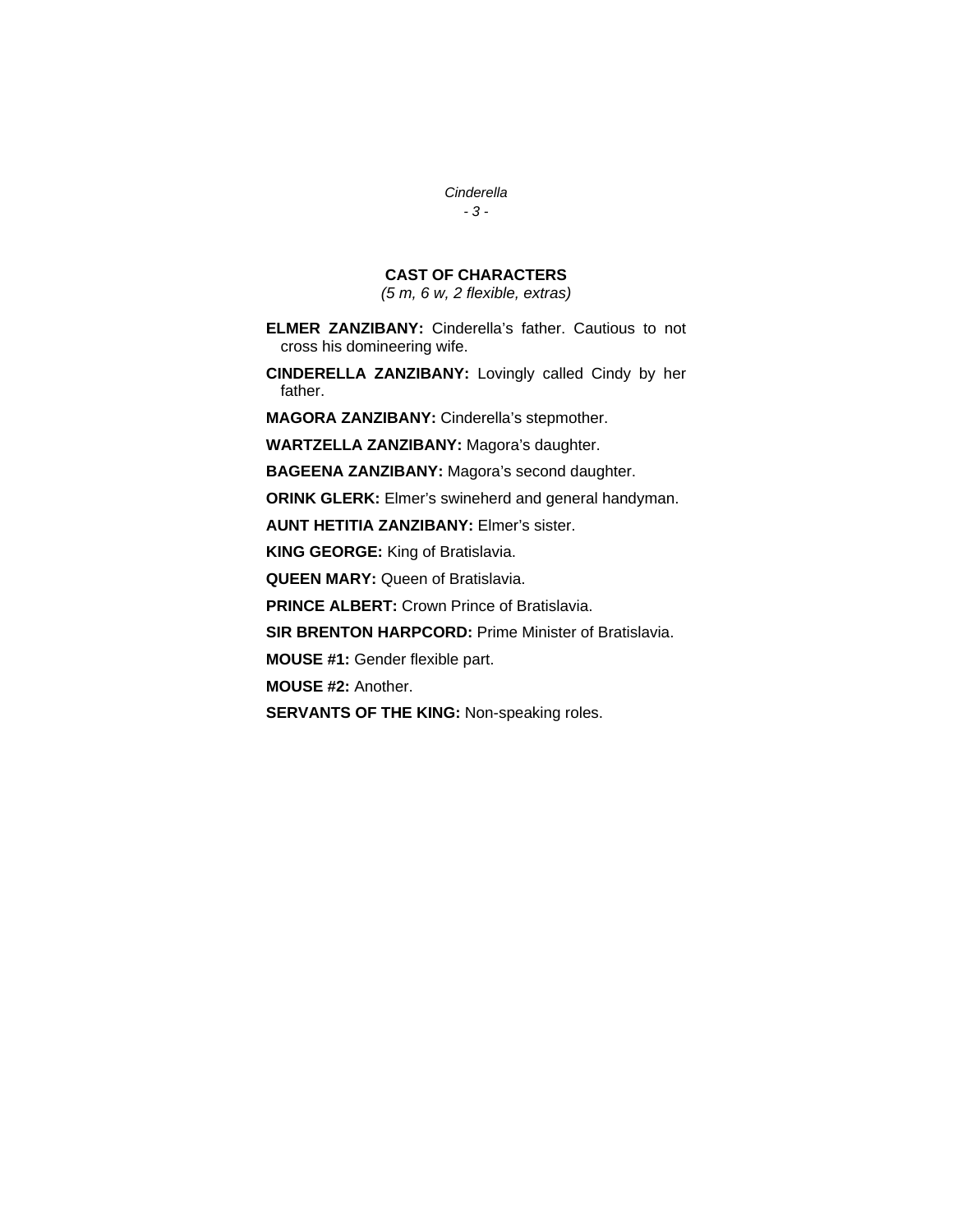*- 4 -*

### **SETTING**

The action of the play takes place in and around the Zanzibany household and the Royal Palace of Bratislavia. This can be staged either as a proscenium, arena, or modified arena production.

#### **SYNOPSIS OF SCENES**

Scene 1 - Cinderella's Home

Scene 2 - The Palace

Scene 3 - Cinderella's Home

Scene 4 - The Palace

Scene 5 - Cinderella's Home

Scene 6 - The Palace

Scene 7 - Cinderella's Home

Scene 8 - The Palace

Scene 9 - Cinderella's Home.

#### **PROPERTIES**

Food – seemingly copious amounts for the "girls" Place settings for 4 people Food item to throw Oversize playing cards Party invitation on scroll/ ribbon Bucket for Prince to soak feet in Little book for Prime Minister Horrible "hog swilling boots" for Orink/ribbon ties Carpet bag for Hetitia Magic stuff and decor for Cinderella's costume Gerbils and cage Bouquet of flowers (magic type) Shiny tray for mirror Mouse costumes Masks for Cinderella and Hetitia Fancy slippers for Cinderella Quill pen and invitation for King to write upon Tray of goodies for ballroom scene Drink glasses for ballroom scene Costume pieces that pull off (Velcro) Coins and coin purse for Hetitia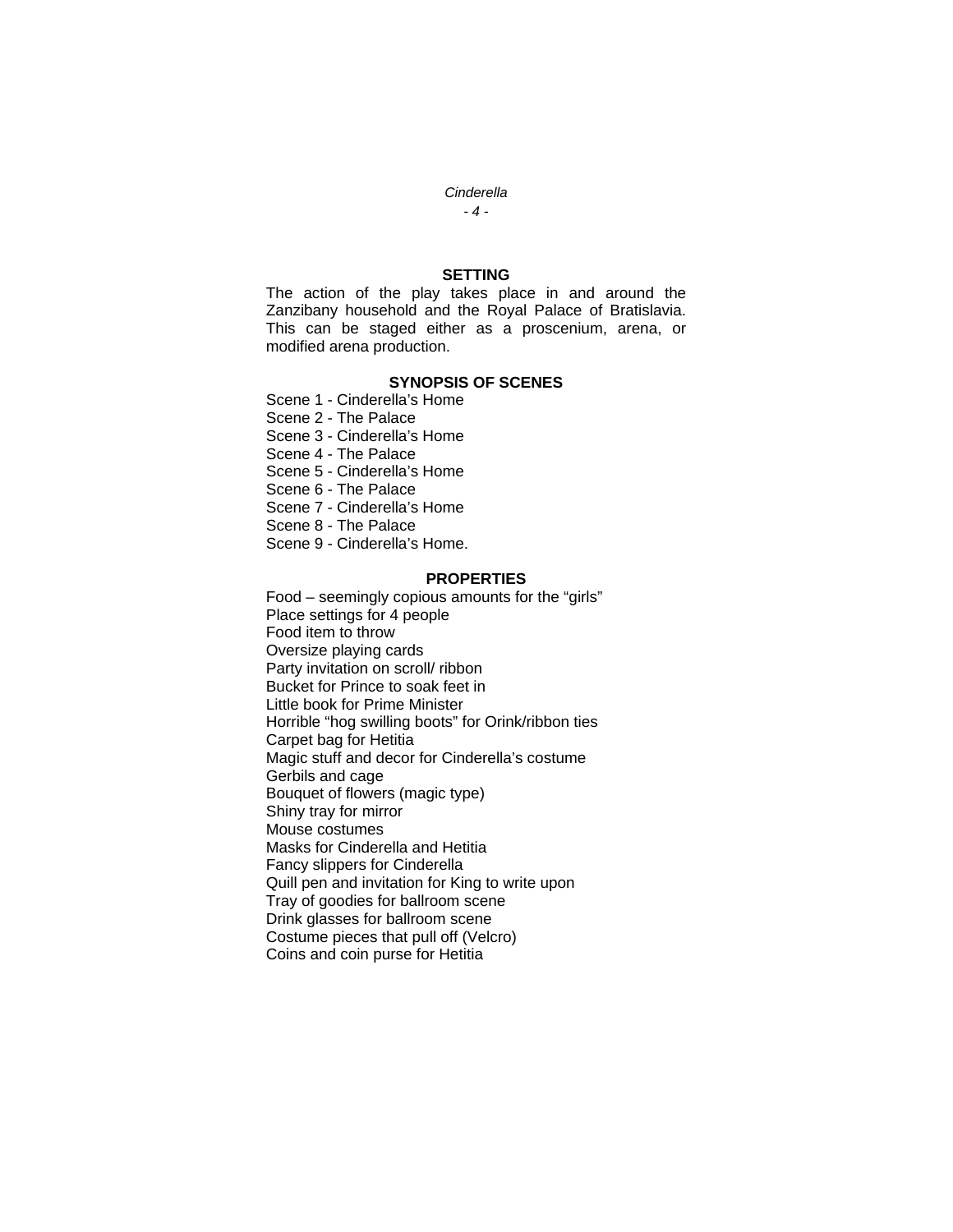*- 5 -*

## **Scene 1**

*(AT RISE: Cinderella's Home. ELMER, MAGORA and two sisters, BAGEENA and WARTZELLA are eating a meal. Elmer is the only one who eats in an intelligent, normal, human manner. Magora, Bageena and Wartzella eat more like animals.)* 

**MAGORA:** *(Screams.)* Cinderella!

- **CINDERELLA:** *(Comes running in and curtsies to MAGORA.)* Yes! Stepmama!
- **MAGORA:** Hurry with the food! Poor Wartzella and Bageena are starving.

*(CINDERELLA exits.)* 

- **ELMER:** Starving! They'll never starve. They eat constantly. They never stop eating.
- **MAGORA:** Elmer! That's enough. *(Gestures with knife as SHE leans over the table.)* I'd talk if I were you! *(She sits down again and discovers that she got food on her dress when she leaned over. She wipes it off as best she can.)*  My darlings are angels compared to that ragamuffin of yours.
- **ELMER:** If Cindy's a ragamuffin it's because that rag she has on is her only dress. You skimp on her while you dress those two young oxen of yours in gorgeous frills and silly lace.
- **MAGORA:** That's enough! Cover your ears, girls. I'll not have you offend my delicate darlings.
- **ELMER:** Delicate! They're about as delicate as two fat sheep.

*(THEY are obviously offended and frightened and crowd together holding onto one another.)* 

**WARTZELLA and BAGEENA:** *(Weep in an affected manner.)* Ooh! Mama! Pop doesn't love us anymore.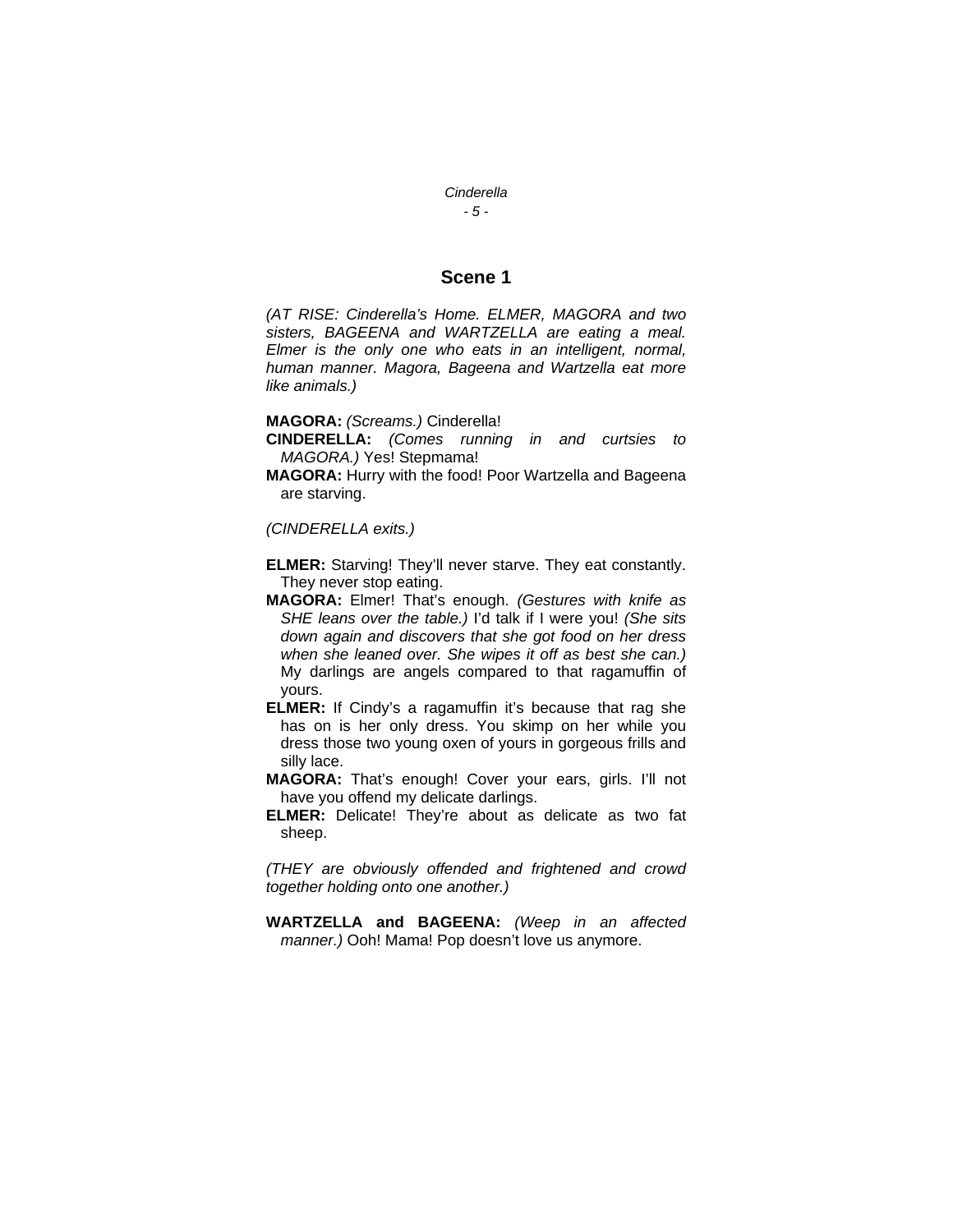*- 6 -*

- **CINDERELLA:** *(Comes in just as this exchange is going on.)* Please, Father, don't argue with StepMama.
- **MAGORA:** *(To CINDERELLA.)* Well don't just stand there like a knobby stick. Fill Wartzella and Bageena's plates again.
- **CINDERELLA:** Yes, ma'am.

*(SHE begins to heap food on the plates which the GIRLS eat as if they were starving to death, Cinderella then exits.)* 

- **ELMER:** I've had it. *(Gets up from table.)* The way you treat those kids of yours one would think they were a pair of princesses.
- **MAGORA:** Well, there's certainly no more beautiful girls in this land than my two daughters. *(Pause, smile.)* They come by their beauty naturally, of course, inherited from their mother. *(Preens in front of an imaginary mirror.)*
- **ELMER:** Oh, boy! Now I've heard it all! I'm going to slop the hogs. There's some real beauty in the hog pen. Besides, hogs don't talk back. *(Begins to exit.)*
- **MAGORA:** That's where you belong, with your hogs. Maybe you'll feel at home there. With you out the house my dears won't have to swallow insults with their food.
- **ELMER:** When they've finished they can come watch the hogs. Maybe they can learn some table manners from the old sow.
- **MAGORA:** Oh!!!! Get out!

*(MAGORA throws something at ELMER. He stoops to fix his shoe. ORINK has come in and is immediately behind him. The object smacks him and he falls to the floor. CINDERELLA comes in. She sees Orink on the floor.)* 

**CINDERELLA:** Are you all right? Poor Orink! StepMama, you shouldn't throw things at poor Orink.

**MAGORA:** I meant it for your Father.

**ORINK:** *(Who has been helped up by CINDERELLA and ELMER.)* Beg pardon, ma'am, what else would you like?